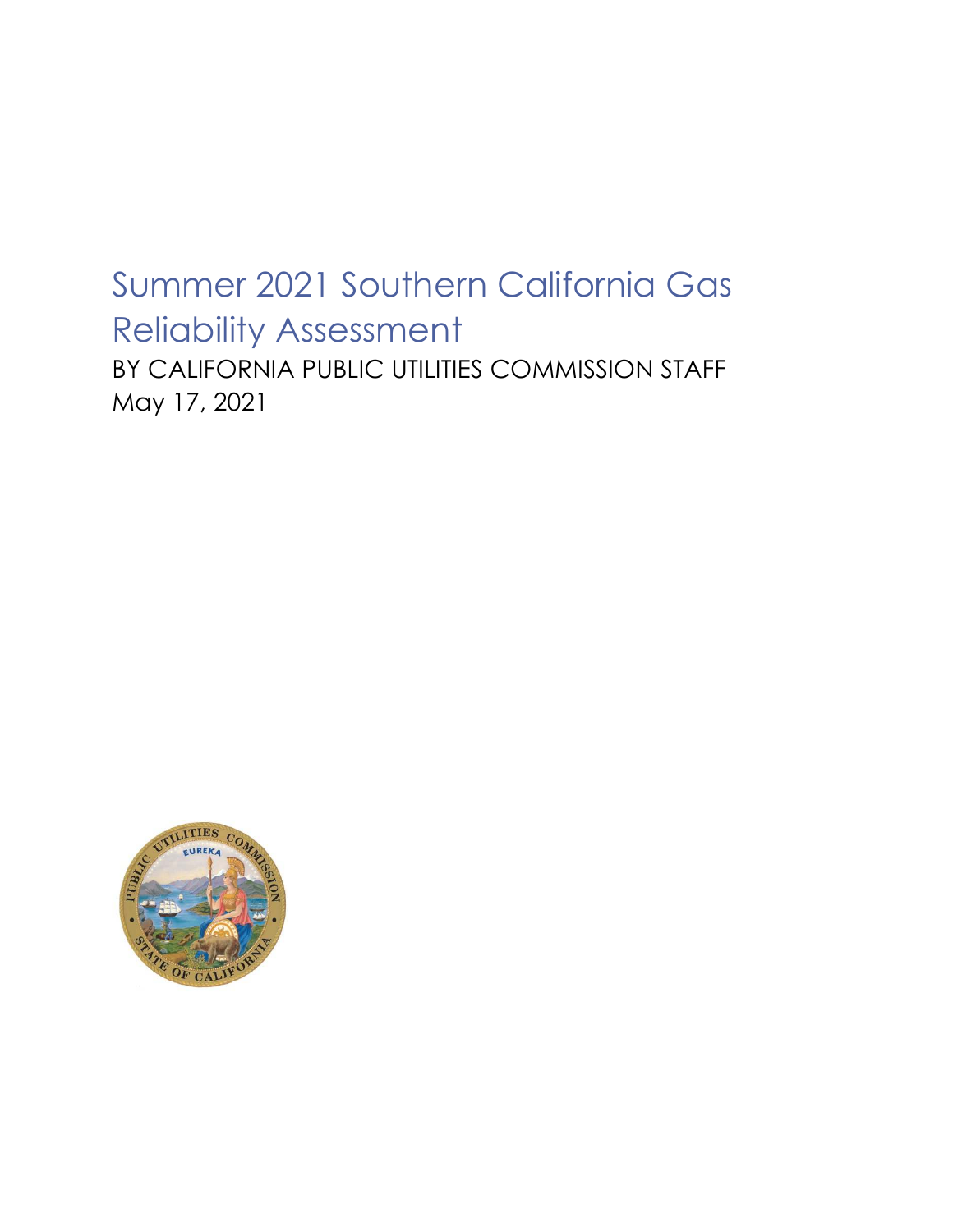# Table of Contents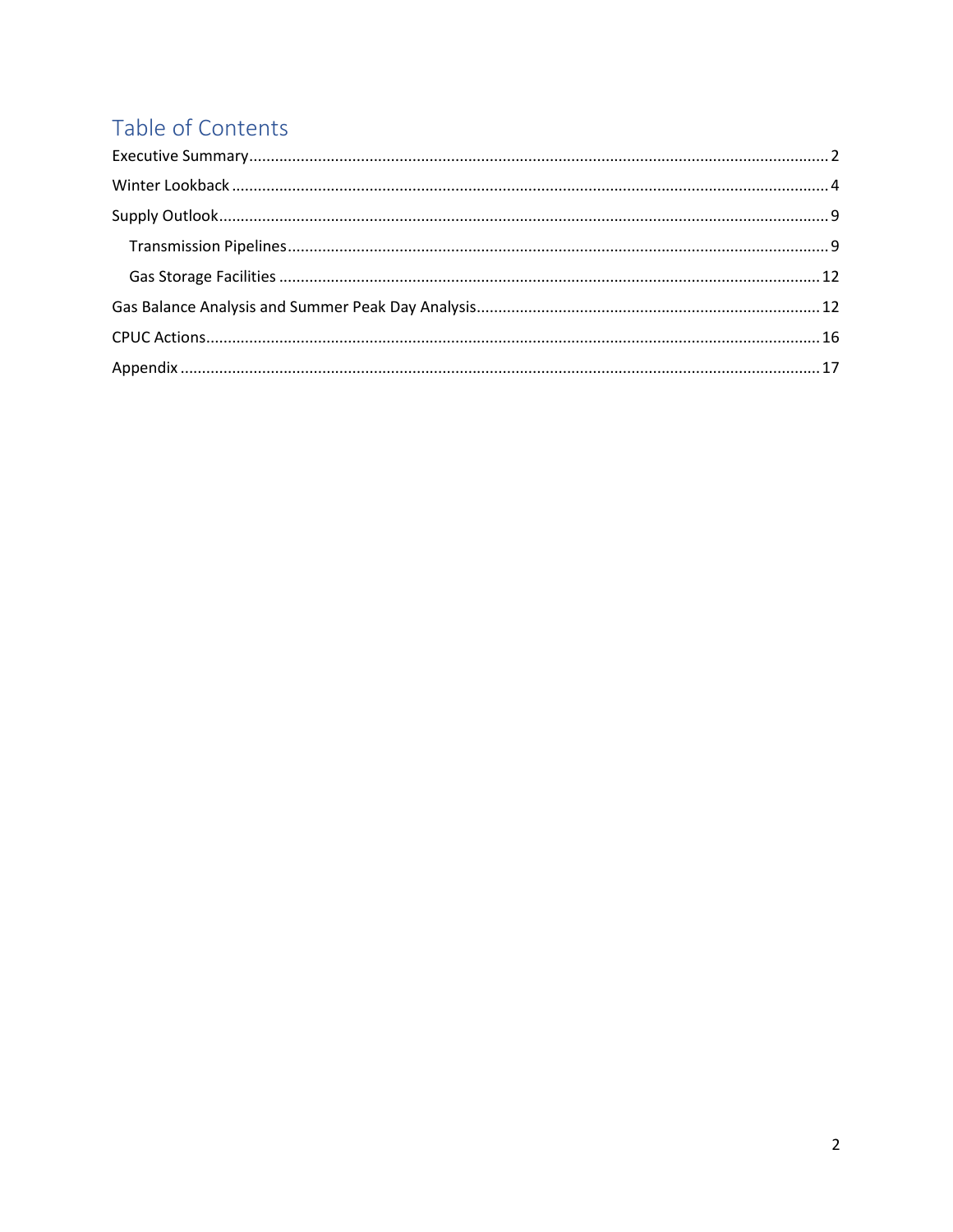## Executive Summary

The Southern California Gas Company's (SoCalGas) gas system approaches summer with sufficient supplies to meet peak summer demand. Pipeline and storage capacity combined can provide 3,725 million cubic feet per day (MMcfd) of natural gas, which is more than enough to meet last summer's peak demand day of 3,175 MMcfd. Although this daily demand can be met without using the Aliso Canyon natural gas storage facility (Aliso Canyon), all four storage facilities including Aliso Canyon may be used on such a day to help meet hourly demand.

The SoCalGas system currently has healthy storage inventories and sufficient pipelines in service despite planned maintenance on Line 4000. The combined non-Aliso storage fields—Honor Rancho, Playa del Rey, and La Goleta—were 70 percent full as of March 31, and the Aliso Canyon storage field was at 50 percent of its maximum allowable capacity of 34 billion cubic feet (Bcf). Together these levels represent nearly three times the March month-end minimum of 15.3 Bcf specified by SoCalGas.

The Line 4000 transmission pipeline, which has been operating at reduced pressure, will be taken out of service for remediation from May 1 through September 30. This will reduce firm capacity in the Northern Zone from 990 MMcfd to approximately 870 MMcfd during the remediation period. The Northern Zone has a nominal capacity of 1,590 MMcfd but has been operating at reduced capacity due to safety concerns on Lines 4000, 3000, and 235.<sup>1</sup>

Despite the planned maintenance of Line 4000, staff's gas balance analyses (see Appendix) show that the non-Aliso fields could be filled by June, and Aliso Canyon could be filled by July in a scenario that assumes the average amount of hydroelectric power will be available. All four fields are slightly drawn down by October due to withdrawals in August and September. In a dry hydro scenario, which assumes that there is a drought and a below-average amount of hydroelectric power is available, the non-Aliso fields become full by June, and Aliso Canyon does not reach its maximum allowable capacity of 34 Bcf. Withdrawals are needed in July, August, and September. All four storage fields are more significantly drawn down by October. SoCalGas will need to ramp up injections in October and November; however, under the dry hydro scenario, it may not be able to fill up its storage fields near maximum levels before the winter season.

SoCalGas released its own Summer 2021 Technical Assessment on April 1, 2021, which presented analyses for best-case and worst-case supply scenarios.<sup>2</sup> Under its best-case supply scenario, SoCalGas does not expect to have enough supply to fill storage by the end of the summer season. In the worst-case scenario, SoCalGas assumes it will not have enough pipeline capacity to meet forecasted demand. Under this worst-case scenario, SoCalGas assumes that additional transmission

2 SoCalGas Summer 2021 Technical Assessment:

 $1$  Reducing pipeline pressure is an established way to decrease the likelihood that a pipeline will leak or rupture. However, reducing the pressure decreases the amount of gas it can carry.

https://www.cpuc.ca.gov/uploadedFiles/CPUCWebsite/Content/News\_Room/NewsUpdates/2021/2021%20SUM MER%20TECHNICAL%20ASSESSMENT%201April21%20[Final].pdf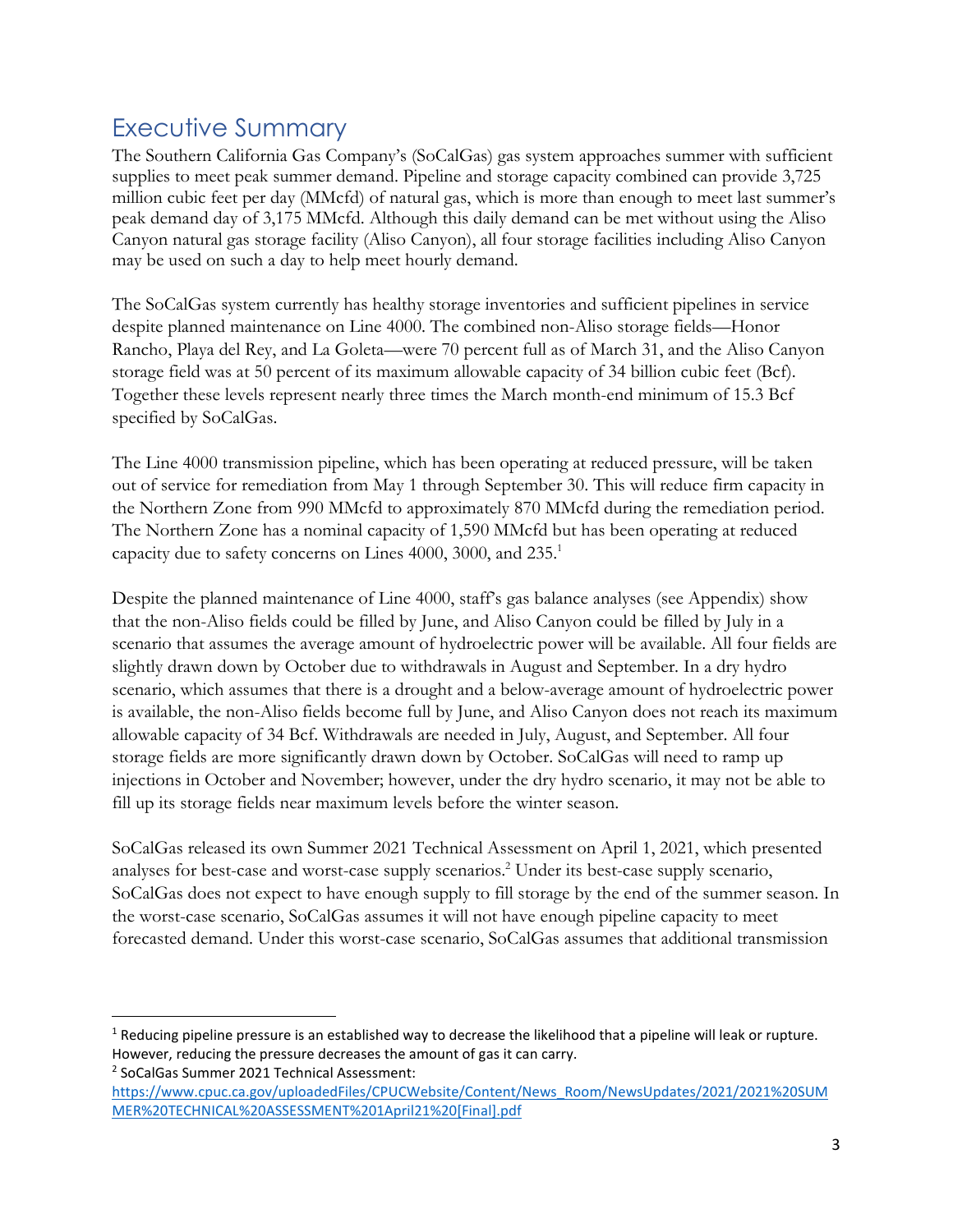pipelines will be out of service, presumably due to potential "third-party damages and safety-related conditions."<sup>3</sup>

In addition to the gas balance analyses, staff undertook an analysis of a forecasted summer peak demand day. Staff also assessed the gas demand levels during the rolling electric blackouts of August 2020. The gas demand on those days—including electric generation, core, and other demand—was above forecasted summer peak. Tables 1 and 2 below summarize the results of the summer peak day demand analysis, which is further explained later in the report. Staff concluded that the gas system can meet that level of daily demand this summer, even with Line 4000 out of service. Staff did not perform hydraulic modeling to examine whether hourly demand could also be met using only the non-Aliso fields. Depending on hourly demand and gas deliveries on a peak day, Condition 1 of the Withdrawal Protocol could be triggered, and Aliso Canyon might be used.

*Table 1: Summer High Demand Day with Line 4000 Out of Service and Aliso Canyon Unavailable (MMcfd)*

| Summer<br>Peak Day<br>Demand | Projected<br>System<br>Capacity | Surplus/<br>Shortfall |
|------------------------------|---------------------------------|-----------------------|
| 3,160                        | 3,235                           | 265                   |

*Table 2 Summer High Demand Day with Line 4000 Out of Service and Aliso Canyon Available (MMcfd)*

| Summer<br>Peak Day<br>Demand | Projected<br>System<br>Capacity | Surplus/<br>Shortfall |
|------------------------------|---------------------------------|-----------------------|
| 3,160                        | 3,725                           | 755                   |

This report is authored by CPUC staff and was shared with staff at the California Energy Commission, the California Independent System Operator, and the Los Angeles Department of Water and Power (Joint Agencies) for review and comment. Should conditions significantly change, the CPUC will issue monthly supplemental reports this summer with input from the Joint Agencies to provide updates and revised gas balance analyses reflecting any new information.

# Winter Lookback

Southern California experienced mostly mild temperatures this winter, had sufficient gas at mostly moderate prices, and enters the spring with a fair amount of gas in storage. Brief but substantial price spikes and supply concerns occurred in response to dramatic conditions outside the state in February, after which the SoCalGas gas system quickly returned to normal conditions. No other major gas system events occurred in Southern California during the period from November 1, 2020 through March 31, 2021 (the winter).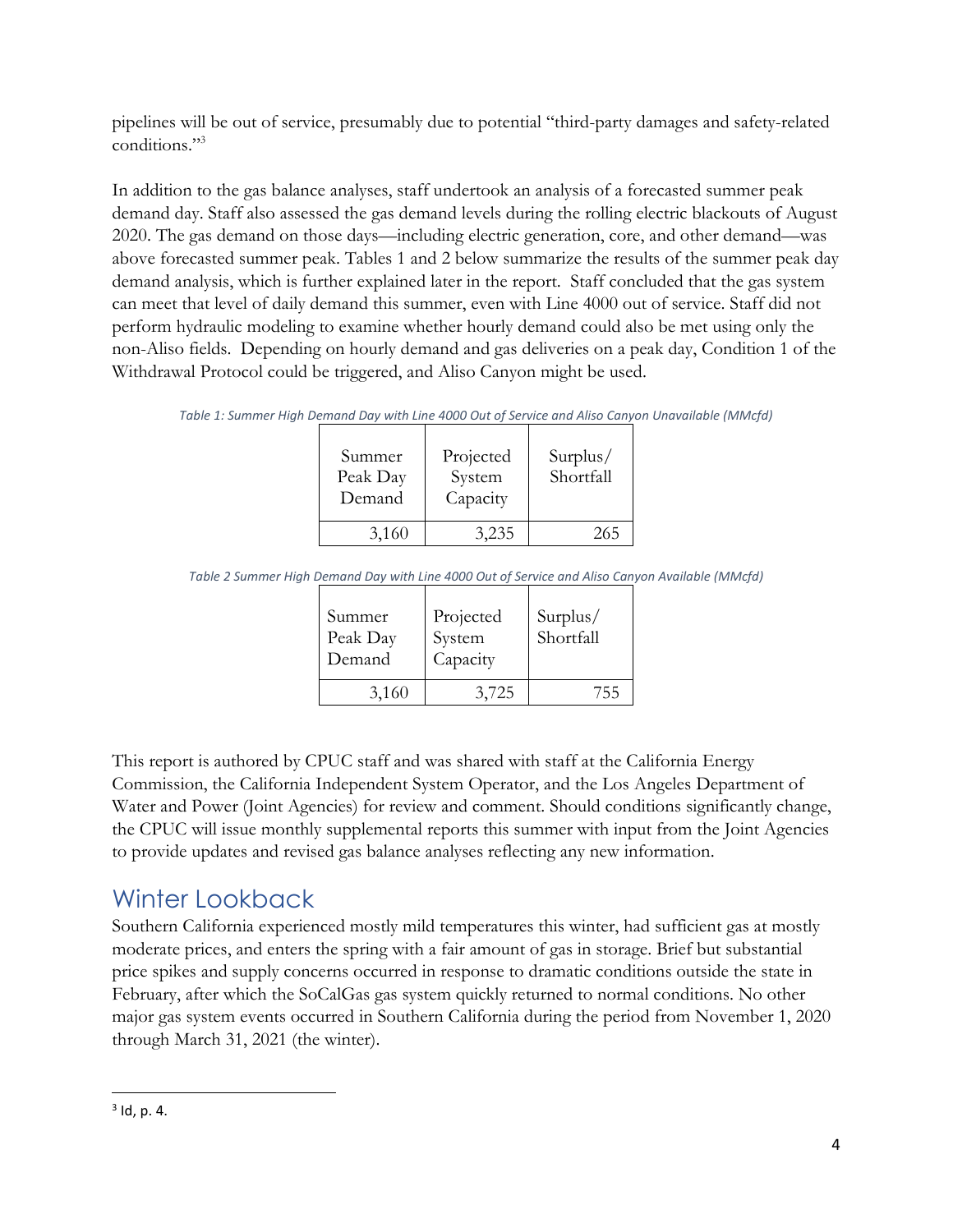Cold weather is one of the main drivers of winter gas demand, as seen in Figure 1. Changing demand patterns due to Covid-19 slightly complicate the picture for winter 2020-21. Broadly speaking, weather-adjusted residential demand was up slightly, and commercial demand was down as Californians sheltered in place, resulting in little change to total demand. This figure plots SoCalGas' total system sendout, or demand, along with composite average temperatures for its service area.<sup>4</sup> System sendout rose above 3.5 Bcf only when daily composite weighted average temperatures dropped to or below 50°F. This happened on four days during this winter: once at the end of December, twice during a cold spell towards the end of January, and once in March before the cold spell in the Southwest. Sendout rose above 4 Bcf only once this winter, during the January cold spell.



Figure 1: Winter 2020-2021 Composite Average Temperatures and Sendout with Lines Marking the Southwestern Polar Vortex

Figure 2 compares demand last winter with demand this winter. The range is similar, but this winter had fewer periods of high sendout. Thus, the average sendout from November through March is down from 2.9 Bcf in 2019-20 to 2.8 Bcf in 2020-21.

<sup>4</sup> Composite weighted average temperature can be found on SoCalGas' Envoy. The calculation first takes the daily temperature of several locations in the territory, then averages those into one number.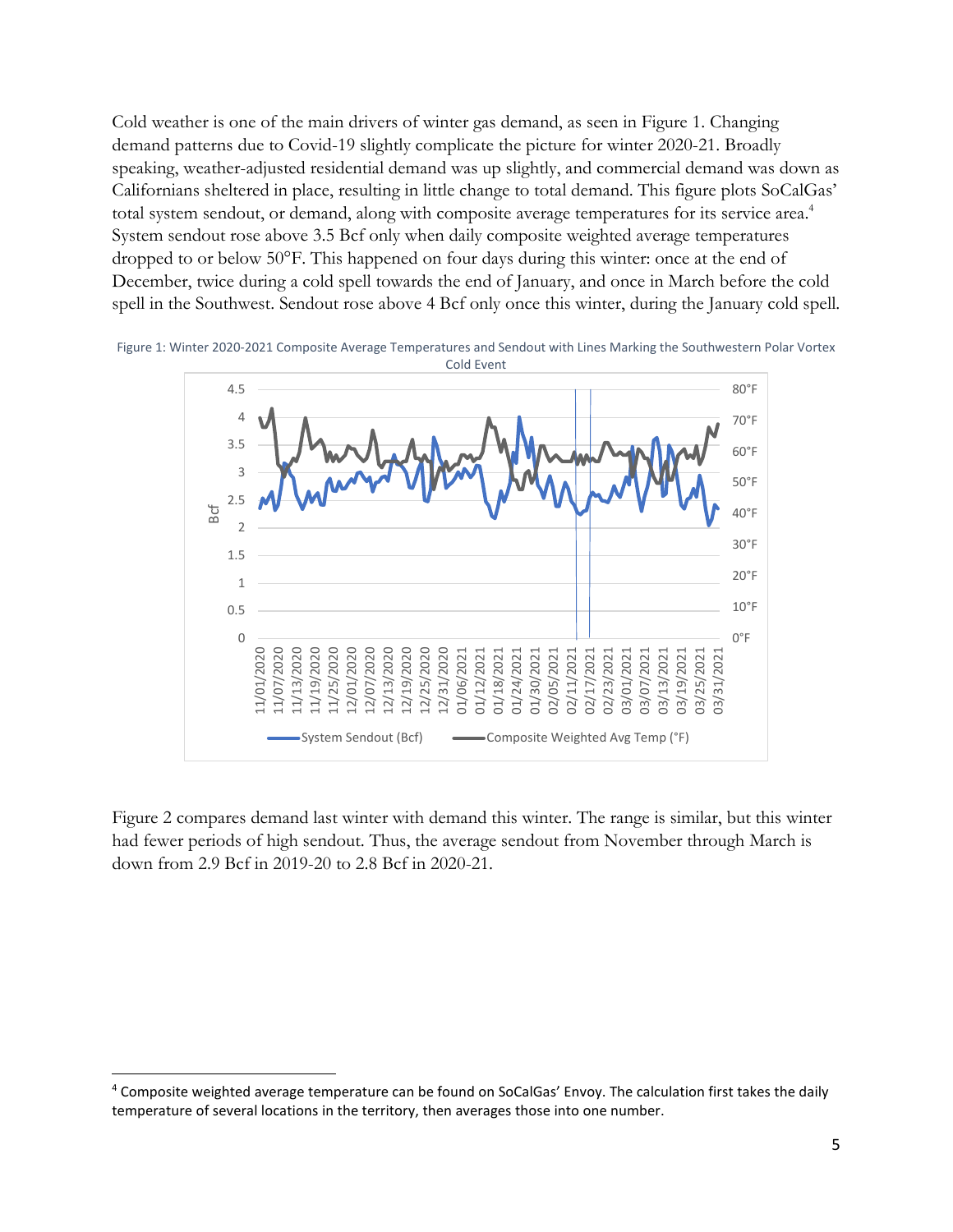

As in 2020, SoCalGas is approaching spring with ample gas in storage. March ended with gas storage inventories nearly three times the month-end minimum set by SoCalGas (52.6 Bcf vs. 15.3 Bcf). Storage inventories stayed higher than last winter's well into February. SoCalGas drew down storage substantially when unusual conditions occurred in Texas, which will be discussed further below. After this event, storage levels were about the same as the previous year.

Storage levels are well above the low inventories (45 percent or 38.3 Bcf) seen in March 2019. Like last year, the Aliso Canyon storage field was used intermittently throughout the winter as specified under the Aliso Canyon Withdrawal Protocol. For the first weeks of February, with Aliso Canyon inventory above 70 percent, SoCalGas was able to withdraw daily from this field under Condition 2 of the Aliso Canyon Withdrawal Protocol until the field's inventory fell below the 70 percent threshold.<sup>5</sup>

<sup>5</sup> Aliso Canyon Withdrawal Protocol:

https://www.cpuc.ca.gov/uploadedFiles/CPUCWebsite/Content/News\_Room/NewsUpdates/2020/WithdrawalPro tocol-Revised-April12020clean.pdf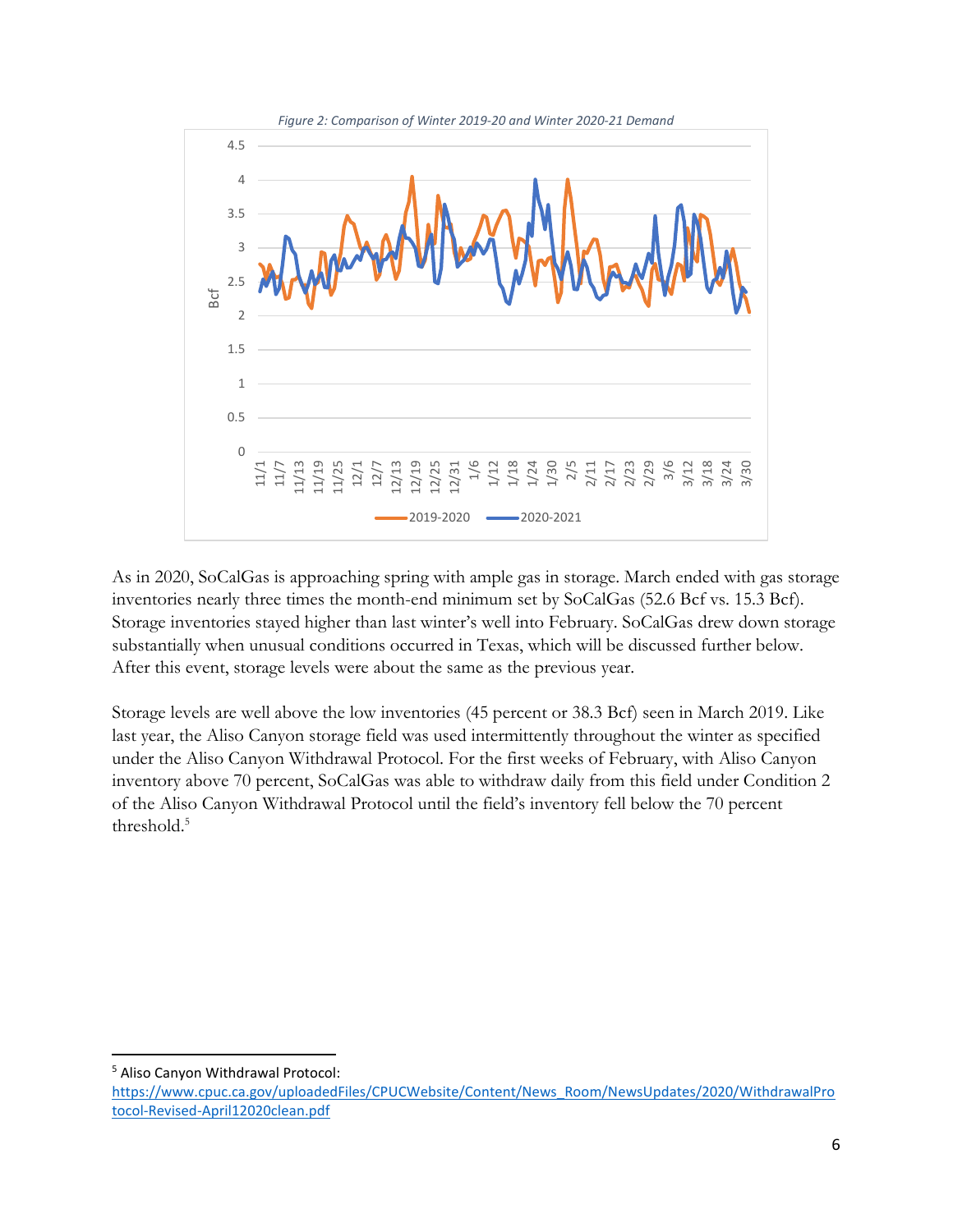

*Figure 3: Comparison of Winter 2019-20 and Winter 2020-21 Storage Inventory with Month-End Minimums* 

The main event affecting reliability this winter occurred outside California. Record cold temperatures impacted the Southwest and Midwest. Long-term policy decisions and unprepared physical infrastructure in Texas resulted in several days of interacting power and gas system outages. Multiple gas suppliers, especially those sourcing gas from the Permian basin (west Texas and southeastern New Mexico) did not fully deliver their firm supply contracts, leaving their customers with less gas than expected. The impact on Southern California was reduced gas availability and dramatically high spot prices for several days. Fortunately for Southern California gas customers, these events coincided with moderate in-state weather, resulting in moderate net impacts and no customer curtailment.

California receives approximately 90 percent of its gas from outside the state, making it vulnerable to supply disruptions beyond its control. For Southern California, a significant portion of this gas comes from the Permian Basin in Texas and New Mexico. Many gas wells in this area do not have heating equipment sufficient to operate during freezing conditions and/or require electricity from the grid to operate and therefore were not able to provide gas to the system during the extreme cold and power shutoffs that occurred. National gas production fell roughly 16.7 percent from above 90 billion cubic feet per day (Bcfd) to around 75 Bcfd, while Permian production fell about 25 percent from around 12 Bcfd to below 9 Bcfd. Some interstate pipelines experienced systemwide draft --or dropping pressure due to low volumes of gas -- and firm deliveries were cut in the face of unavailable supply. Receipt point utilization —the percentage of available pipeline capacity used on a given day—for gas entering Southern California pipelines dropped to just 47 percent on February 17 (Cycle 3).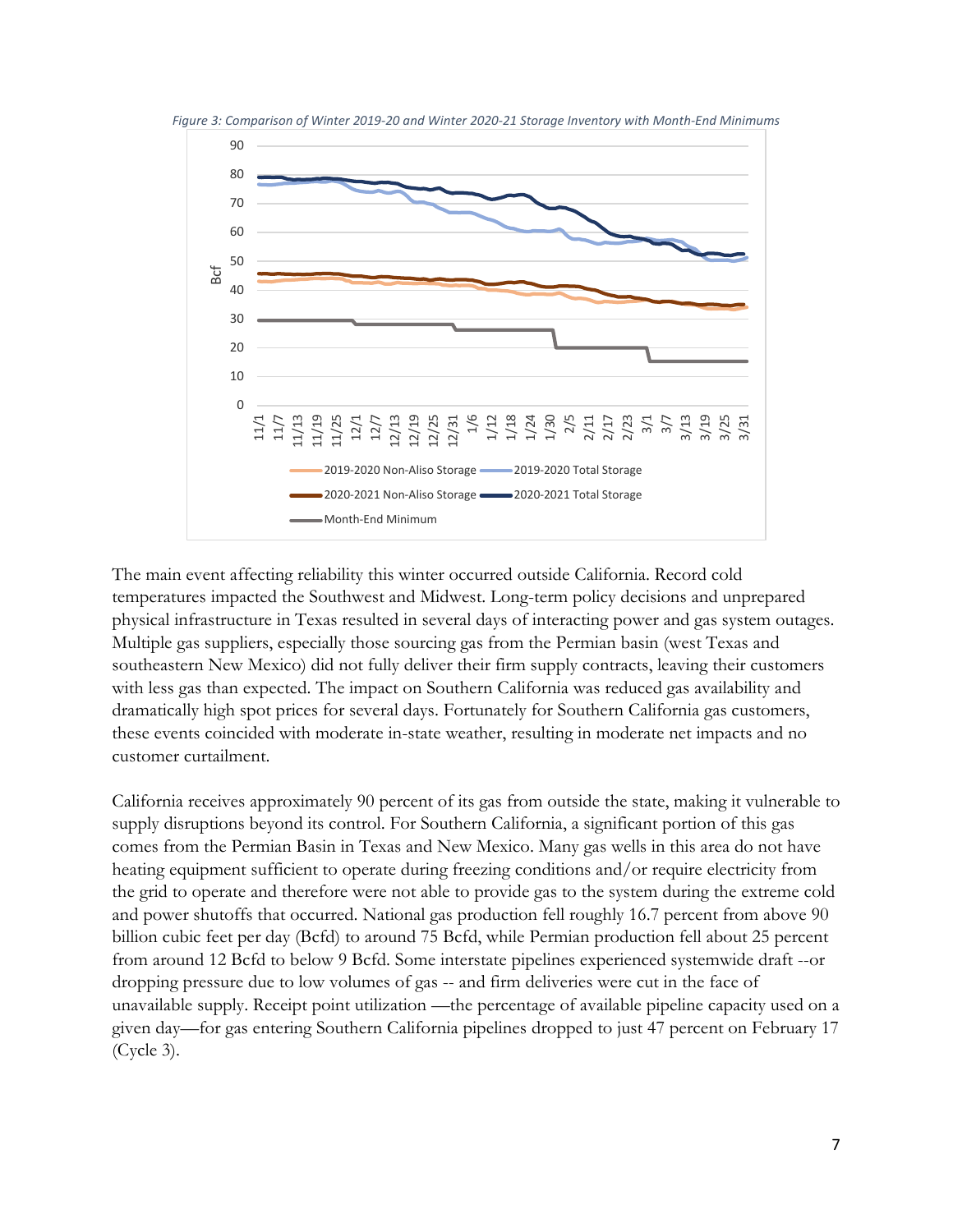Much of the country experienced record gas demand during this time but not California. These events, marked with vertical lines in Figure 1, occurred over February 13-18, which included the President's Day weekend. The long weekend, combined with moderate weather in Southern California, resulted in low regional demand, as seen in Figure 1. SoCalGas posted a curtailment watch for its Southern Zone from February 14 through 19, but no curtailment occurred.

Despite low demand, the impact of these events is clearly visible in spot prices. SoCal Citygate prices peaked at a daily average of \$144 per million British thermal units (MMBtu) for gas traded on February 12 to flow on February 13-16. By the next trading day, February 17, average SoCal Border prices were slightly above SoCal Citygate, an unusual occurrence reflecting the extreme competition to buy that gas in colder parts of the country. This price differential also suggests that moderate demand and use of local storage reduced the cost impact of the event in Southern California. These dynamics are shown in Figure 4, which plots spot prices by beginning flow date. PG&E was much less effected by price shocks, as can be seen in Figure 4 below, due to its access to Canadian gas and the greater availability of storage in Northern California. Electricity spot prices in both Northern and Southern California also showed their sensitivity to gas prices and spiked to daily averages of \$115 per megawatt hour (MWh) and \$168/MWh, respectively, during this time.



With supplies running low, SoCalGas called Stage 4 low Operational Flow Orders (OFOs) on February 16-18, causing an additional layer of price effects for SoCalGas customers. Low OFOs are called when there is insufficient gas on the system. Higher stages mandate increasingly severe financial penalties for wholesale gas customers who do not match their gas deliveries with their gas burn. During a Stage 4 low OFO, wholesale gas customers must pay a penalty of \$25 for each MMBtu of shortfall if they do not deliver enough gas to the system to fulfill at least 95 percent of their actual gas burn.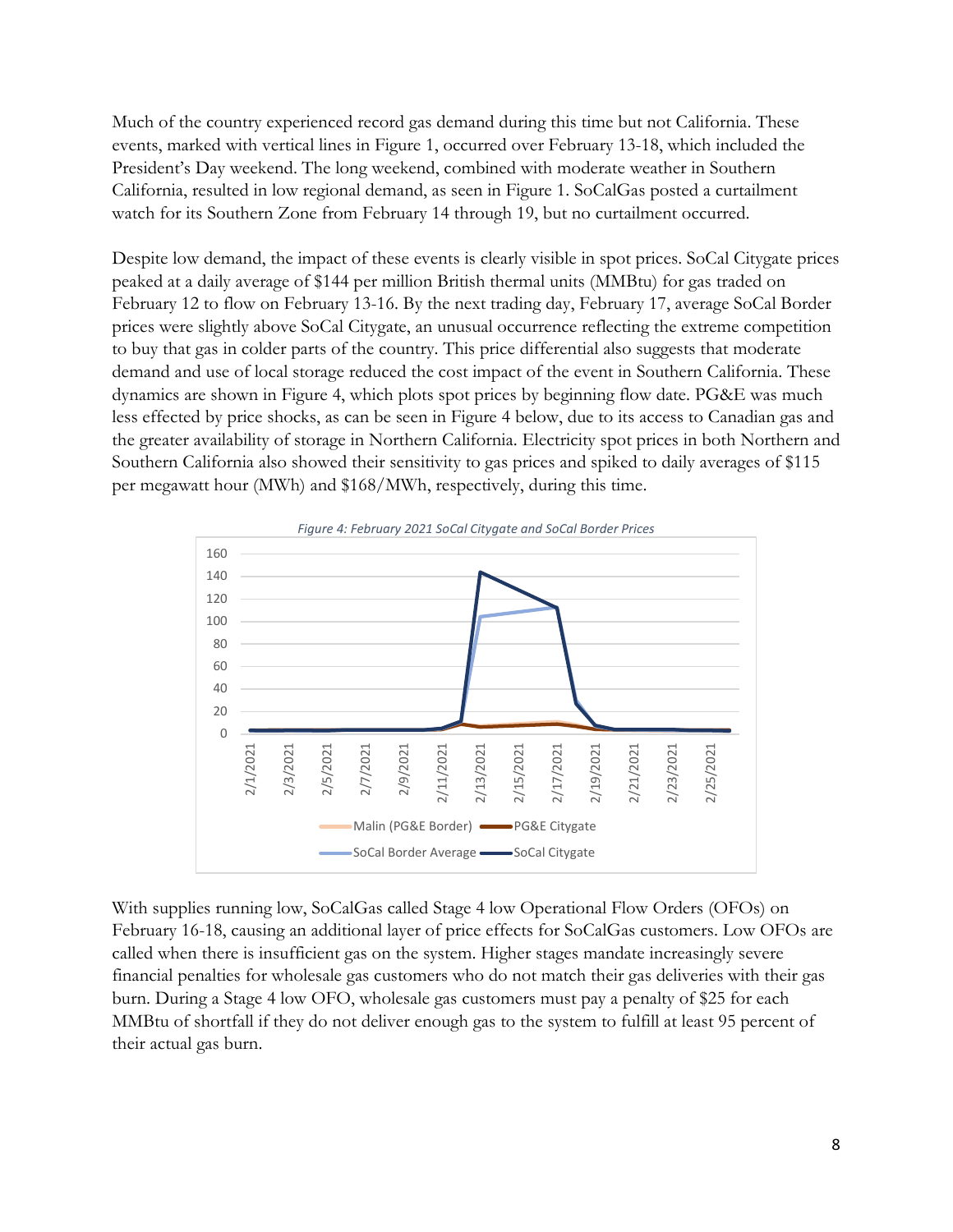Nevertheless, storage withdrawals moderated these effects. Figure 5 shows how withdrawals filled in to meet demand when pipeline receipts dropped, with vertical lines marking February 13 and 18. Daily net withdrawals from SoCalGas storage peaked at 925 MMcfd on February 16, 28 percent higher than the prior week's peak. Total daily withdrawals (before netting out injections) peaked at 1,472 MMcfd as shown in Table 1. During the following week, demand was moderate, and SoCalGas was able to inject some gas into storage. While the utility's storage inventory was 7.6 Bcf above last year at the beginning of February, withdrawals during February drew inventory down to within a Bcf of last year's amount at the beginning of March (Figure 3).



| Table 3: Daily Storage Withdrawals February 10-19 (MMcfd) |  |  |
|-----------------------------------------------------------|--|--|
|                                                           |  |  |

|              | $^{\prime}10$<br>⌒<br>∠ | ⌒<br>111<br>ر گ | 12<br>$\sim$<br>$\overline{1}$<br><u>_</u> | 2/13<br>$\leftharpoonup$ | ⌒<br>′14<br>∠ | 2/15<br>ر ت | 2/16  | (4 <sup>1</sup> )<br>⌒<br>∼ | /18<br>⌒<br>∼. | $\gamma$ /<br>$^{\prime}19$<br>$\angle$ |
|--------------|-------------------------|-----------------|--------------------------------------------|--------------------------|---------------|-------------|-------|-----------------------------|----------------|-----------------------------------------|
| Non-Aliso    | 643                     | 863             | 613                                        | 369                      | 753           | 964         | 806   | 898                         | 602            | 361                                     |
| Aliso Canyon | 376                     | 350             | 177                                        | 156                      | 335           | 508         | 360   | 356                         | 238            | 197                                     |
| Total        | ,019                    | 212<br>ر دیے.   | 790                                        | 525                      | ,088          | $.47^\circ$ | 1,166 | ,254                        | 840            | 558                                     |

FERC and NERC have announced they are opening a joint inquiry into grid operations during the February 2021 cold weather, which will inevitably involve review of the gas system as well.<sup>6</sup> Reaction to these events is likely to influence energy policy for years to come.

### Supply Outlook

#### Transmission Pipelines

There are three major transmission zones within the SoCalGas system—the Northern Zone, Southern Zone, and Wheeler Ridge Zone. The other two zones have a relatively minor impact on the system. The Line 85 Zone carries a small amount of gas, and the Coastal Zone has declined steadily in importance due to reduced output from California's gas fields. Operational changes

<sup>6</sup> https://www.ferc.gov/news-events/news/ferc-nerc-open-joint-inquiry-2021-cold-weather-grid-operations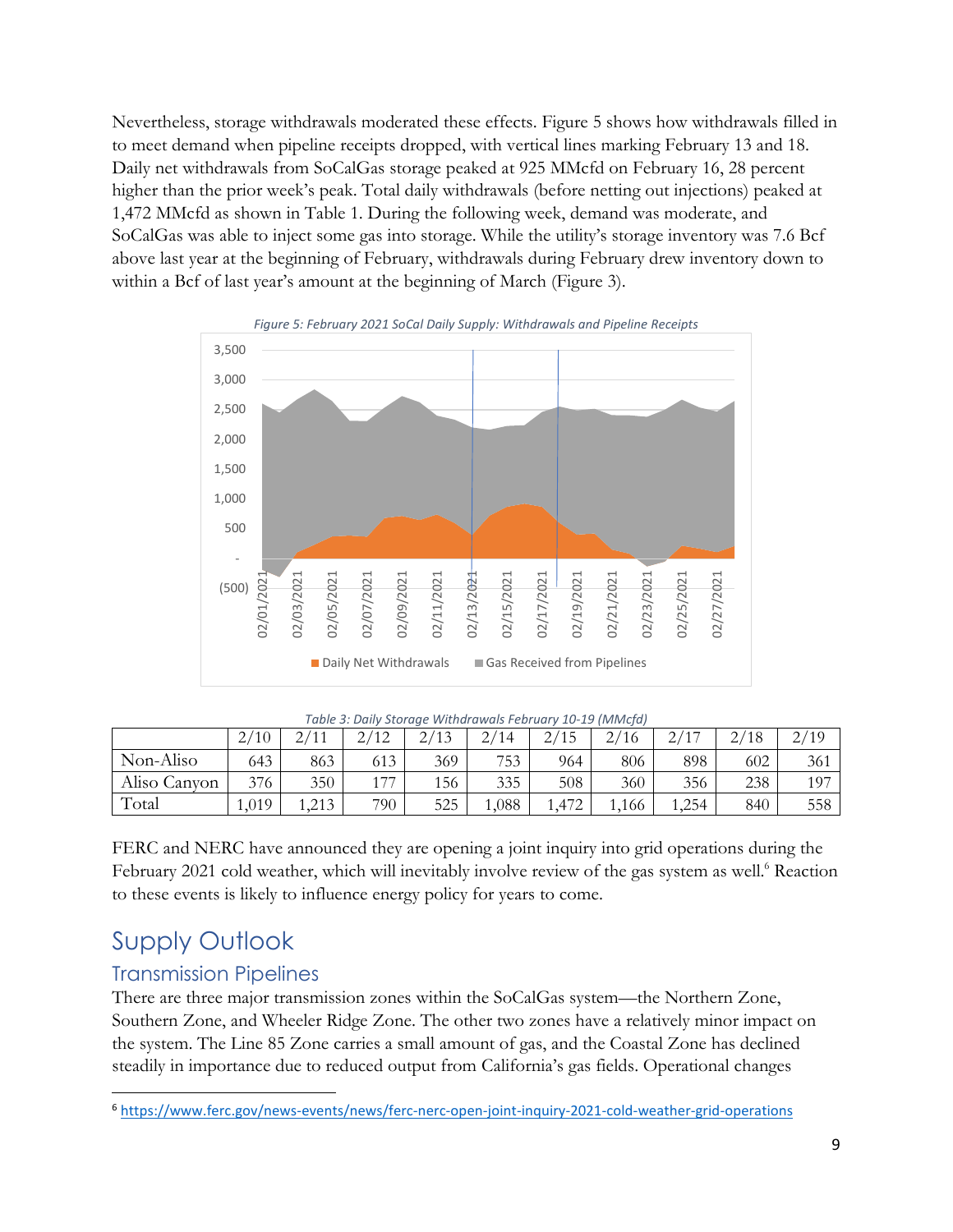within a zone can impact the overall transmission capacity of the system. Table 4 below illustrates the transmission zone operating capacities assumed to be available during summer 2021.

| <b>Northern Zone</b>      | 870 |
|---------------------------|-----|
| North Needles             | 350 |
| Topock                    |     |
| Kramer Junction           | 520 |
| <b>Wheeler Ridge Zone</b> | 765 |
| Southern Zone             | 670 |
| Blythe                    | 670 |
| Otay Mesa                 |     |
| Line 85 Zone              |     |

*Table 4: Transmission Zone Assumed Operational Capacities (in MMcfd)* 



In the Northern Zone, Lines 235-2 and 3000 continue to operate at reduced pressure. Line 4000 is expected to be out of service for remediation work from May 1 through September 30.8 With Line

<sup>&</sup>lt;sup>7</sup> Zonal capacities shown do not reflect the most recent projected firm Backbone Transmission Service capacity offerings.

<sup>8</sup> SoCalGas System Maintenance Outlook for 2020/2021, posted March 24, 2021: https://scgenvoy.sempra.com/ebb/attachments/1616637477172\_Maintenance\_Outlook\_3-24-21.pdf.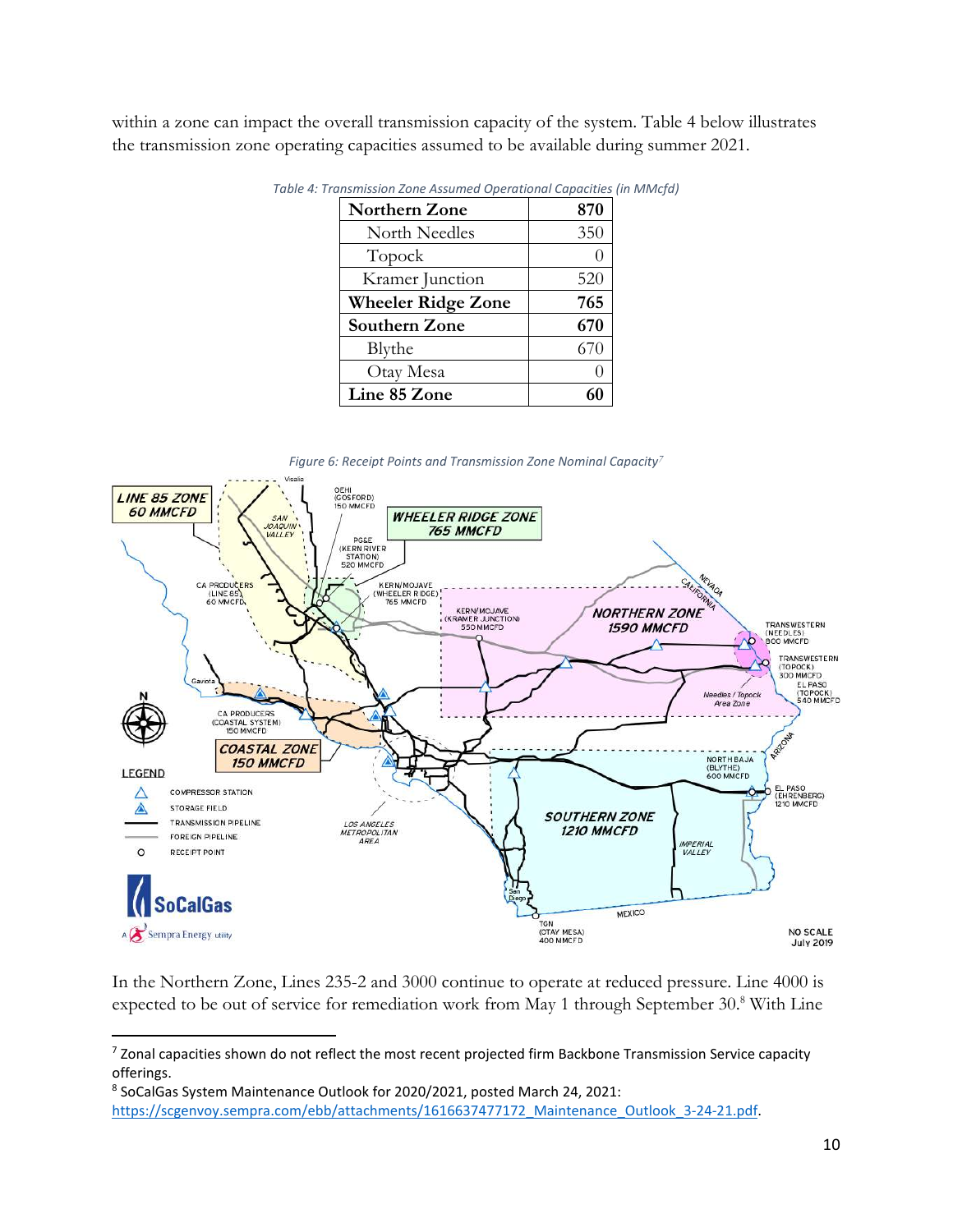4000 out of service, the expected transmission capacity of the Northern Zone is 870 MMcfd, which is reflected in the gas balance below. Approximately 350 MMcfd of this amount is assumed to come through Line 235-2 and 520 MMcfd from Kramer Junction. 550 of firm capacity is available at Kramer Junction; however, if customers nominate up to 350 MMcfd through Line 235-2, then only 520 MMcfd can come from Kramer Junction. In addition, the gas balance analysis assumes that interruptible capacity will not be available at Kramer Junction while Line 4000 is out of service due to the effect of supply from Line 235-2.<sup>9</sup>

In the Southern Zone, SoCalGas has reduced the Ehrenberg receipt point from 1,210 to 980 MMcfd due to a longstanding pressure reduction related to its Pipeline Safety Enhancement Plan (PSEP) and the loss of a right-of-way on Line 2000. The Southern Zone still can accept 1,210 MMcfd if 230 MMcfd is delivered to Otay Mesa and there is sufficient demand within the zone. However, recent summers have seen the day-to-day Southern Zone capacity constrained by low demand rather than pipeline capacity. With no gas storage fields in the Southern Zone and limited capacity to deliver gas west towards Los Angeles, SoCalGas has reduced the amount of gas it accepts into the zone to approximate expected daily burn to avoid over-pressurizing the pipelines. In the gas balance analyses presented below, staff assumes 670 MMcfd is delivered through Ehrenberg from April through October, which reflects the historical average during periods of moderate demand. However, up to 980 MMcfd of capacity can be delivered at Ehrenberg during high demand periods. According to SoCalGas' Envoy, Southern System receipts have averaged approximately 822 MMcfd since the beginning of April. The higher than average receipts observed in the last few weeks may be a result of customers maximizing scheduled receipts to inject gas into storage and residual core heating demand that typically occurs in early April. Average receipts may drop in May and June as storage begins to fill up and core demand drops. Staff anticipates higher than average receipts during periods of hot weather which will primarily be driven by electric generation demand. Staff assumes zero supply is delivered through Otay Mesa from April through October.

The Wheeler Ridge Zone can receive up to 810 MMcfd under certain conditions but only 765 MMcfd on a firm basis. This increase to 810 MMcfd is only possible if Line 235-2 is out of service, thus removing downstream competition on the pipelines. Since Line 235-2 is assumed to be in service, the gas balance analysis below assumes 765 MMcfd of capacity at Wheeler Ridge.

Lastly, SoCalGas de-rated Line 85, which delivers gas from California natural gas producers, as part of its Pipeline Safety Enhancement Plan.<sup>10</sup> The de-rating reduced the pipeline's capacity from 160 to 60 MMcfd. However, since the pipeline was only delivering about 80 MMcfd before the derating due to the decline in California gas production, the actual impact of this change is roughly 20 MMcfd.

<sup>&</sup>lt;sup>9</sup> See discussion of this issue on page 3 of SoCalGas Summer 2021 Technical Assessment: https://www.cpuc.ca.gov/uploadedFiles/CPUCWebsite/Content/News\_Room/NewsUpdates/2021/2021%20SUM MER%20TECHNICAL%20ASSESSMENT%201April21%20[Final].pdf

<sup>10</sup> See SoCalGas Advice Letter 5493-G: https://www.socalgas.com/regulatory/tariffs/tm2/pdf/5493.pdf.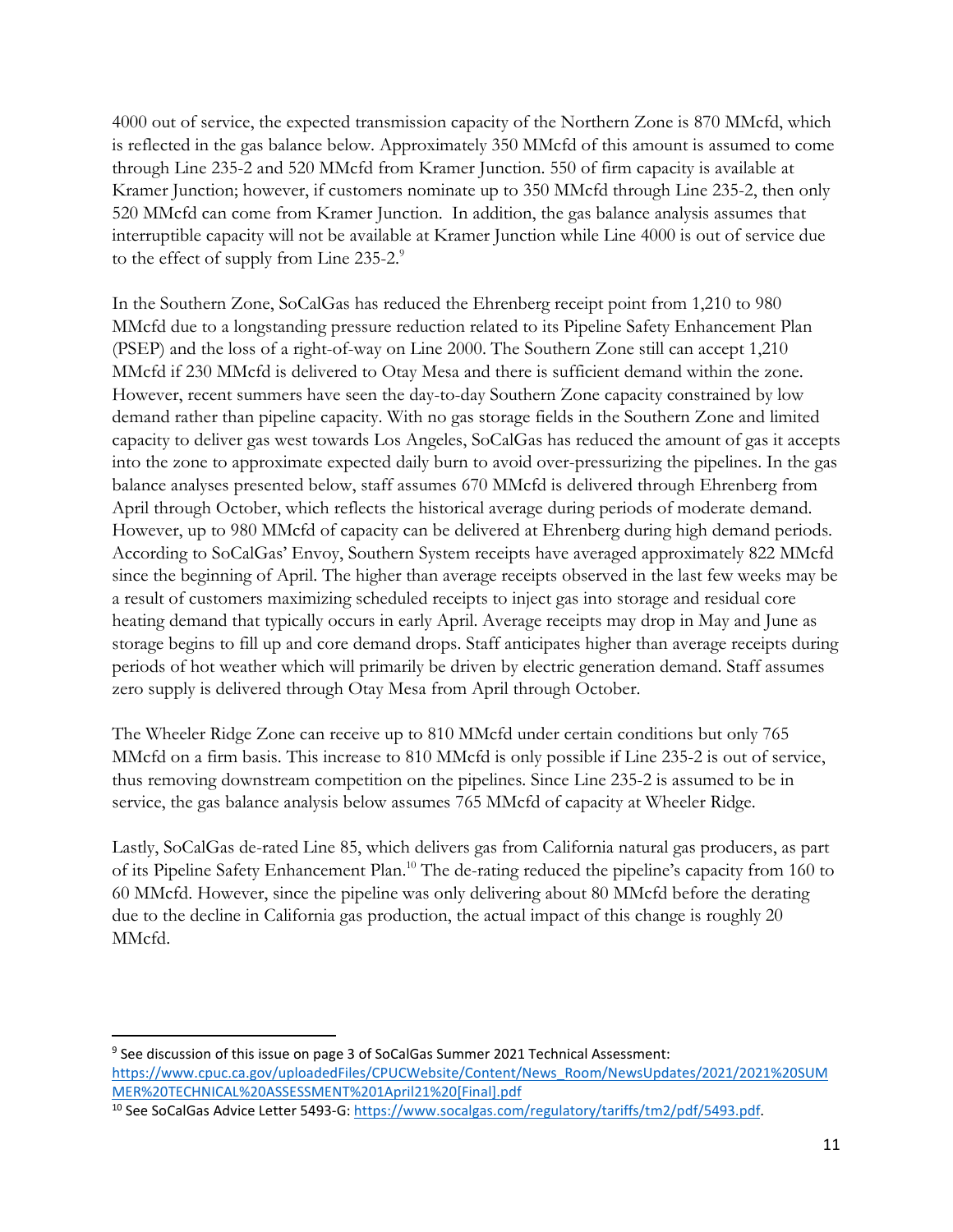#### Gas Storage Facilities

Table 5 below compares the amount of gas in storage at the end of March in 2020 and 2021. Aliso Canyon's maximum allowable inventory of 34 billion cubic feet <sup>11</sup> remains unchanged.

| Table 5: Total SocalGas Storage Inventory |           |           |  |  |  |  |
|-------------------------------------------|-----------|-----------|--|--|--|--|
|                                           | March 31, | March 31, |  |  |  |  |
| Bcf                                       | 2020      | 2021      |  |  |  |  |
| Non-Aliso                                 | 34.1      | 35.1      |  |  |  |  |
| Aliso Canyon                              | 17.8      | 17.5      |  |  |  |  |
| Total                                     | 51.9      | 52.6      |  |  |  |  |

*Table 5: Total SoCalGas Storage Inventory* 

As shown, there is no marked difference between the combined non-Aliso and Aliso Canyon inventory levels in March 2020 and 2021. On March 31, 2020, the combined non-Aliso fields were approximately 67 percent full, and Aliso Canyon was 52 percent full. On March 31, 2021, the combined non-Aliso fields were 70 percent full, and Aliso Canyon was 51 percent full.

As discussed in the Winter 2020-21 Southern California Reliability Assessment, SoCalGas undertook well maintenance activity throughout the winter in order to comply with the new April 1, 2021, deadline for well inspections mandated by recent CalGEM regulations. This ongoing maintenance led to reductions in injection and withdrawal capacities compared to previous years. However, as shown in Table 2 above, SoCalGas approaches the spring injection season in a good position.

### Gas Balance Analysis and Summer Peak Day Analysis

Gas demand figures for the winter are taken from the forecasts in the *2020 California Gas Report*. 12 Staff prepared gas balances in order to provide an assessment independent of SoCalGas' own assessment.<sup>13</sup> A gas balance is not a projection of future occurrences. Rather, it is a tool that demonstrates what may happen if the demand, supply, and storage assumptions shown come to fruition. A gas balance identifies the daily difference, or margin, between capacity (or supply) and demand to determine in general whether capacity is enough to meet demand. It also simulates the impact to month-end storage inventory levels from average daily storage injections and withdrawals.

<sup>12</sup> The *2020 California Gas Report* and its supporting workpapers can be found at: https://www.socalgas.com/regulatory/cgr.shtml.

<sup>&</sup>lt;sup>11</sup> SB 380 added Section 715 to the California Public Utilities Code, which requires the CPUC to determine "the range of working gas necessary [in Aliso Canyon] to ensure safety and reliability for the region and just and reasonable rates in California. On July 2, 2018, the CPUC directed SoCalGas to maintain up to 34 Bcf of inventory due to "unprecedented level of outages on the SoCalGas system," among other reasons. An archive of the CPUC's 715 Reports can be found here: http://www.cpuc.ca.gov/General.aspx?id=6442457392. Section 715 expired on January 1, 2021. The CPUC issued Decision (D) 20-11-044 in Investigation 17-02-002 to maintain the interim maximum Aliso Canyon storage capacity at 34 Bcf. Phase 2 of I.17-02-002, will provide additional relevant analysis and include reconsideration of the maximum allowable inventory at Aliso Canyon.

<sup>&</sup>lt;sup>13</sup> The Gas Balance framework in use for the purposes of this report was initially developed by Aspen Environmental for the California Energy Commission. This analysis tool has been used in several prior assessments, including those by the Joint Agencies as well as the CPUC.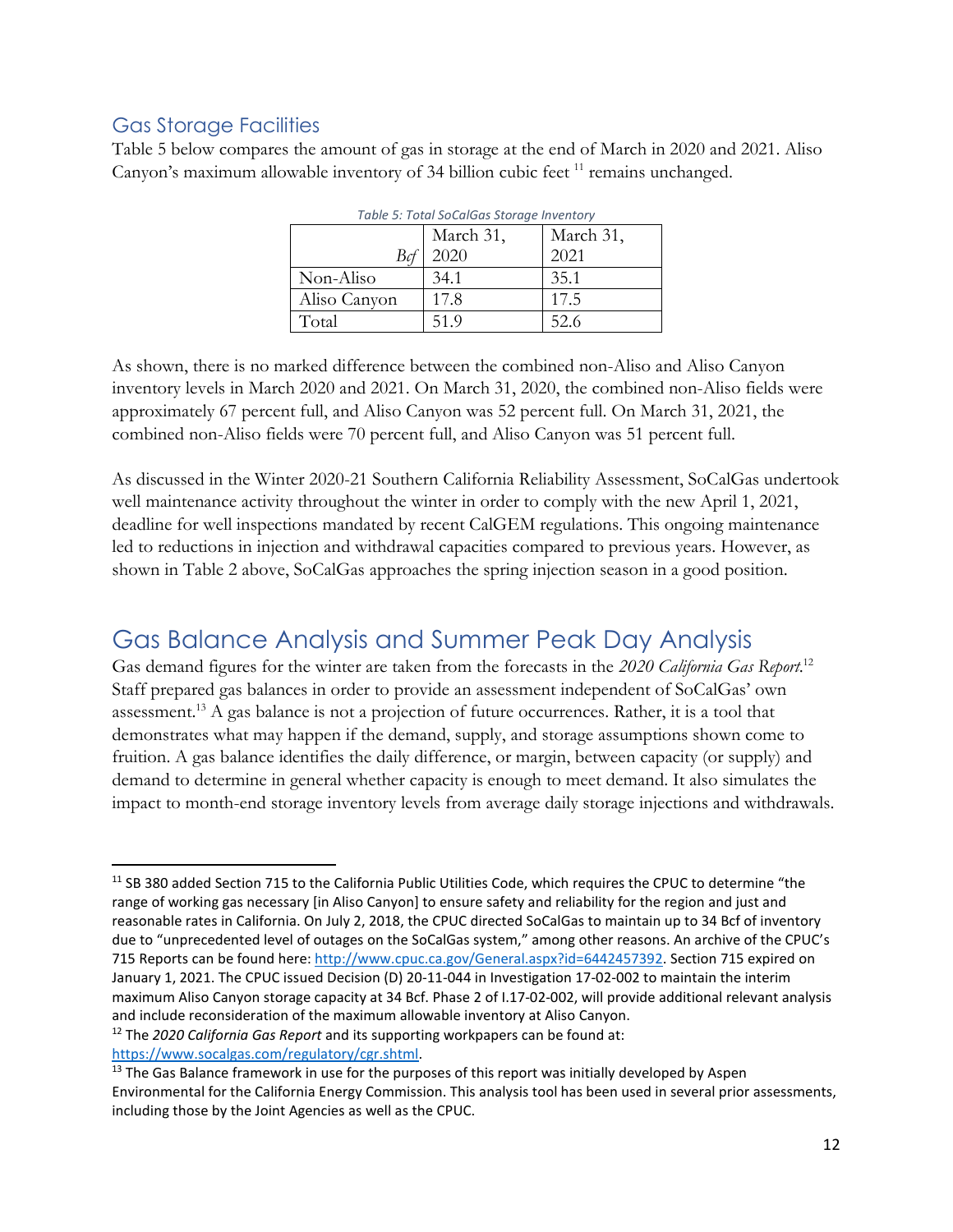A gas balance does not simulate operations hydraulically to determine constraints or assess hourly operations.

Demand forecasts are for average daily consumption for each month under average temperature/base hydro and cold weather/dry hydro weather scenarios. Forecasts indicate that this summer may be both hot and dry. However, the California Gas Report does not include demand forecasts under hot and dry hydro conditions. Thus, staff included a gas balance scenario for cold/dry hydro conditions, since demand is higher than under base hydro conditions because gasfired electric generation is needed more frequently when less hydroelectricity is available. In both cases, there will be days in the summer that will have higher or lower demand than the averages shown.

In previous reports, staff have sought to demonstrate a positive deliverability margin of roughly 15 percent in the gas balances, which would mean there is more capacity than demand. This buffer is intended to ensure that the system retains reserve capacity to deal with unplanned outages or days with above-average demand. While the gas balance scenarios do not automatically discount pipeline capacity supply, analyses of past pipeline utilization have shown that customers rarely use 100 percent of pipeline capacity. However, when total system pipeline capacity is constrained, pipeline utilization (as a percentage of pipeline capacity) increases compared to historical norms. Both scenarios include injection limits posed by the semiannual storage field shut-ins, which are required by California Geologic Energy Management Division (CalGEM, formerly DOGGR) regulations. In addition, both scenarios consider the injection capacities available to customers in the summer under the current Triennial Cost Allocation Proceeding (TCAP) rules.<sup>14</sup>

The first gas balance scenario presented in the appendix below assumes that weather is normal and Line 4000 is out of service from May 1 through September 30 for remediation work; all other lines are assumed to be in service from April through October. The non-Aliso fields become full by the end of June, and Aliso Canyon becomes full by the end of July. The gas balance scenario meets demand in all months but is unable to maintain a 15 percent reserve margin during any of the summer months. Storage withdrawals from the non-Aliso fields and Aliso Canyon are initiated to meet customer demand on average weather days in August and September. As a result, the storage fields become slightly drawn down by October.

The second gas balance scenario presented in the appendix assumes cold weather and dry hydro conditions. Line 4000 is out of service from May 1 through September 30 for remediation work; all other lines are assumed to be in service from April through October. The non-Aliso fields become full by the end of June. However, Aliso Canyon does not fill up to its maximum authorized capacity of 34 Bcf. Both non-Aliso and Aliso withdrawals are needed in July, August, and September. As a result, the storage fields become more significantly drawn down by October. The gas balance is unable to maintain any reserve margin throughout the summer months.

<sup>14</sup> Appendix A to the TCAP decision, D.20-02-045: https://docs.cpuc.ca.gov/PublishedDocs/Efile/G000/M324/K884/324884522.PDF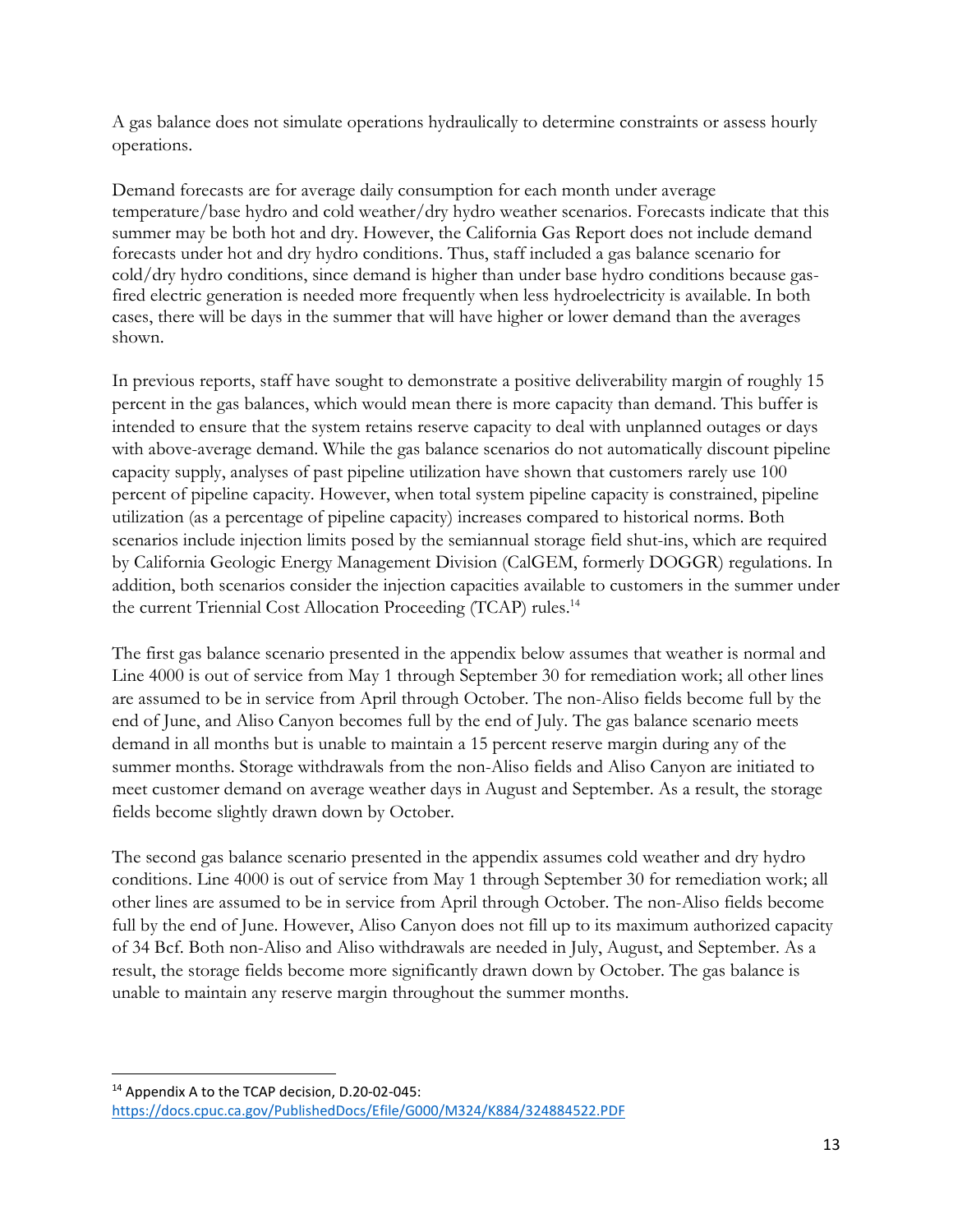In addition to the above analysis, staff performed a summer high sendout day analysis to estimate whether assumed supplies would be sufficient to meet a high demand day. Staff did not do a hydraulic peak day analysis, so these daily figures do not capture peaks in hourly demand that could increase the need for storage.

The high summer demand day is forecasted to occur in September and is driven primarily by peak demand for electric generation. This analysis is different from the analyses presented in the gas balance because the latter is based on average gas demand that does not account for a potential increase in gas use due to peak electric demand.

Column (a) below in Table 6 includes the forecasted summer 2021 high demand figure from the *2020 California Gas Report*. Column (b) shows the pipeline capacity assumed to be available while Line 4000 is out of service. In Column (c), the projected withdrawal capacity is the combined capacity allocated to core customers and the balancing function for the summer months, if Aliso's withdrawal capacity is available.<sup>15</sup> The projected surplus in Column (e) represents the remaining withdrawal capacity after projected withdrawals occur to meet the peak demand. Table 7 provides the same information, but Column (c) shows the projected withdrawal capacity if Aliso Canyon is unavailable.

For the pipeline capacity, staff used the same numbers as in the gas balance analyses except for in the Southern Zone. Since the Southern Zone is typically constrained by demand rather than pipeline capacity in the summer, staff expects it to be able to carry more gas on a peak day than an average day. Staff assumed approximately 980 MMcfd of capacity could become available through the Ehrenberg receipt point in the Southern Zone if there is enough demand. Staff included this amount in the pipeline capacity assumed to be available in Tables 6, 7, 8, and 9. It is also worth noting that peaks in hourly demand can cause an increased need for withdrawals from storage that is not captured in these daily figures.

|           | (a)<br>Summer<br>Peak Day<br>Demand | (b)<br>Pipeline<br>Capacity | (C)<br>Projected<br>Withdrawal<br>Capacity | (d)<br>Projected<br>System<br>Capacity<br>$(d=b+c)$ | (e)<br>Surplus/<br>Shortfall<br>$(e=d-a)$ |
|-----------|-------------------------------------|-----------------------------|--------------------------------------------|-----------------------------------------------------|-------------------------------------------|
| September | 3,160                               | 2,675                       | 1,240                                      | 3,915                                               | 755                                       |

*Table 6: Summer High Demand Day with Line 4000 Out of Service and Aliso Canyon Available (MMcfd)* 

<sup>15</sup> TCAP Appendix A, Storage Capacity Allocation, Table 2: http://docs.cpuc.ca.gov/PublishedDocs/Published/G000/M328/K301/328301730.pdf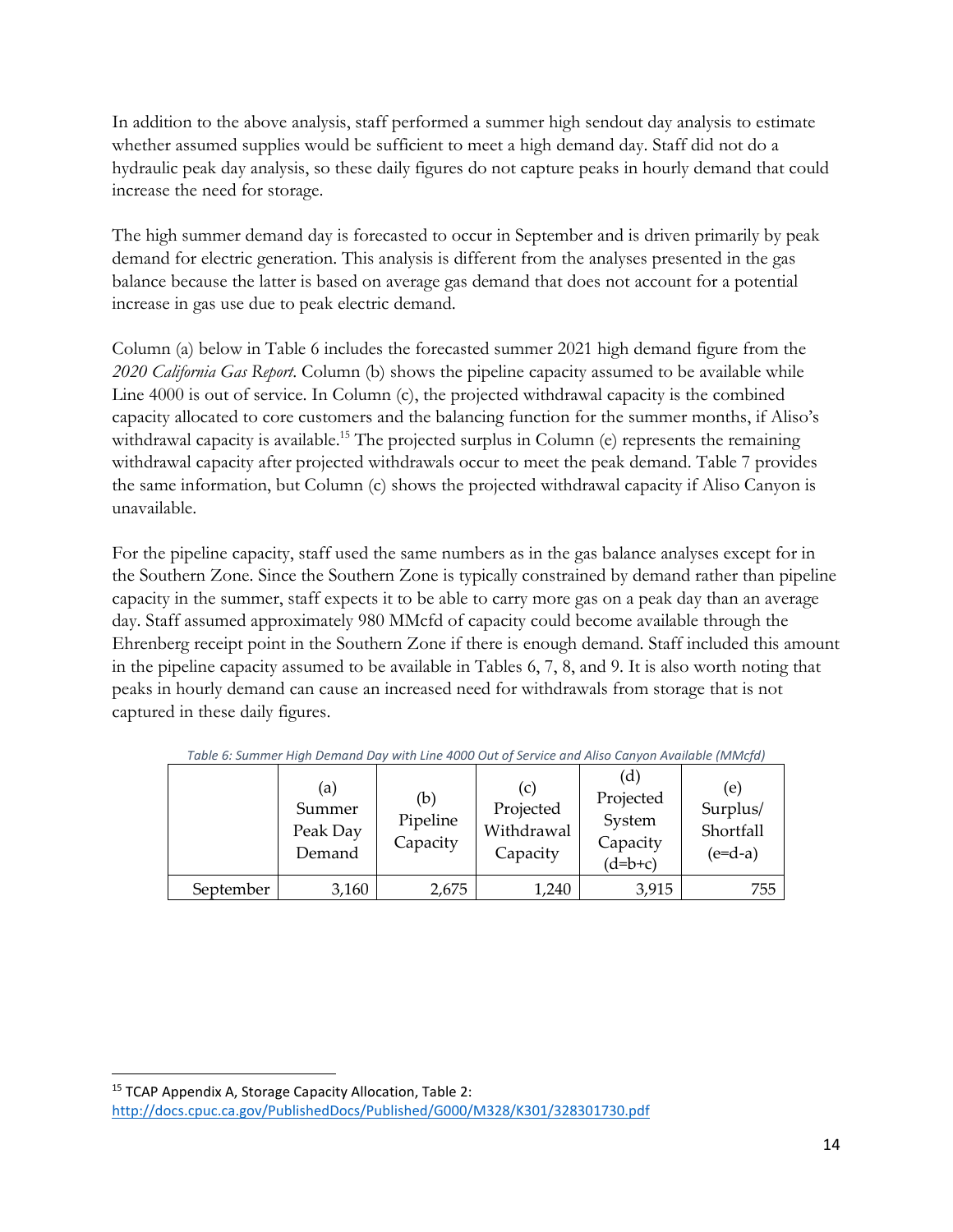|           | (a)<br>Summer<br>Peak Day<br>Demand | (b)<br>Pipeline<br>Capacity | (c)<br>Projected<br>Non-Aliso<br>Withdrawal<br>Capacity | (d)<br>Projected<br>System<br>Capacity<br>$(d=b+c)$ | (e)<br>Surplus/<br>Shortfall<br>$(e=d-a)$ |
|-----------|-------------------------------------|-----------------------------|---------------------------------------------------------|-----------------------------------------------------|-------------------------------------------|
| September | 3,160                               | 2,675                       | 750                                                     | 3,425                                               | 265                                       |

*Table 7: Summer High Demand Day with Line 4000 Out of Service and Aliso Canyon Unavailable (MMCFd)* 

The demand levels observed during the record-breaking heatwave of August 2020 were higher than the 2021 peak summer demand forecasted in the California Gas Report; actual demand reached 3,175 MMcfd on August 18, 2020. Approximately 50 percent of that demand was a result of electric generation activity and 17 percent was core gas demand. All four SoCalGas gas storage fields were on withdrawal to meet the high demand. Energy prices hit all-time record highs as the Northwest, Southwest, and California were all in competition for any available energy resources in the region. In addition, solar generation came in weaker than expected. One risk factor that did not come into play during the rolling blackouts but is something to consider when planning for summer reliability is the potential for reductions in solar output due to smoke from wildfires. During the first two weeks of September 2020, solar-powered generation in the CAISO region dropped nearly 30 percent from the July 2020 average due to wildfire smoke.<sup>16</sup> Should a heatwave occur during wildfire season, reduced solar output may increase reliance on gas-fired generation.

In Tables 8 and 9 below, staff compares the actual August 18, 2020, demand levels with the projected pipeline capacity assumed to be available while Line 4000 is out of service this summer. Since actual demand on August 18, 2020, is comparable to the 2021 summer projected peak day demand, the SoCalGas system should be able to meet that level of demand with a combination of flowing gas supply and withdrawal capacity. However, as shown in Table 8, there will be a tighter margin between available supply and withdrawal capacity if Aliso Canyon is not available.

| $(a)$ <sup>17</sup><br>Actual<br>Demand<br>on 8/18/20 | (b)<br>Pipeline<br>Capacity | (c)<br>Projected<br>Withdrawal<br>Capacity | (d)<br>Projected<br>System<br>Capacity<br>$(d=b+c)$ | (e)<br>Surplus/<br>Shortfall<br>$(e=d-a)$ |
|-------------------------------------------------------|-----------------------------|--------------------------------------------|-----------------------------------------------------|-------------------------------------------|
| 3,175                                                 | 2,675                       | 1,240                                      | 3,915                                               | 740                                       |

*Table 8: 8/18/20 High Demand Day with Line 4000 Out of Service and Aliso Canyon Available (MMcfd)* 

*Table 9: 8/18/20 High Demand Day with Line 4000 Out of Service and Aliso Canyon Unavailable (MMcfd)* 

<sup>16</sup> US EIA "today in Energy" Notice: https://www.eia.gov/todayinenergy/detail.php?id=45336

 $17$  Approximately 50 percent of the demand was a result of electric generation activity.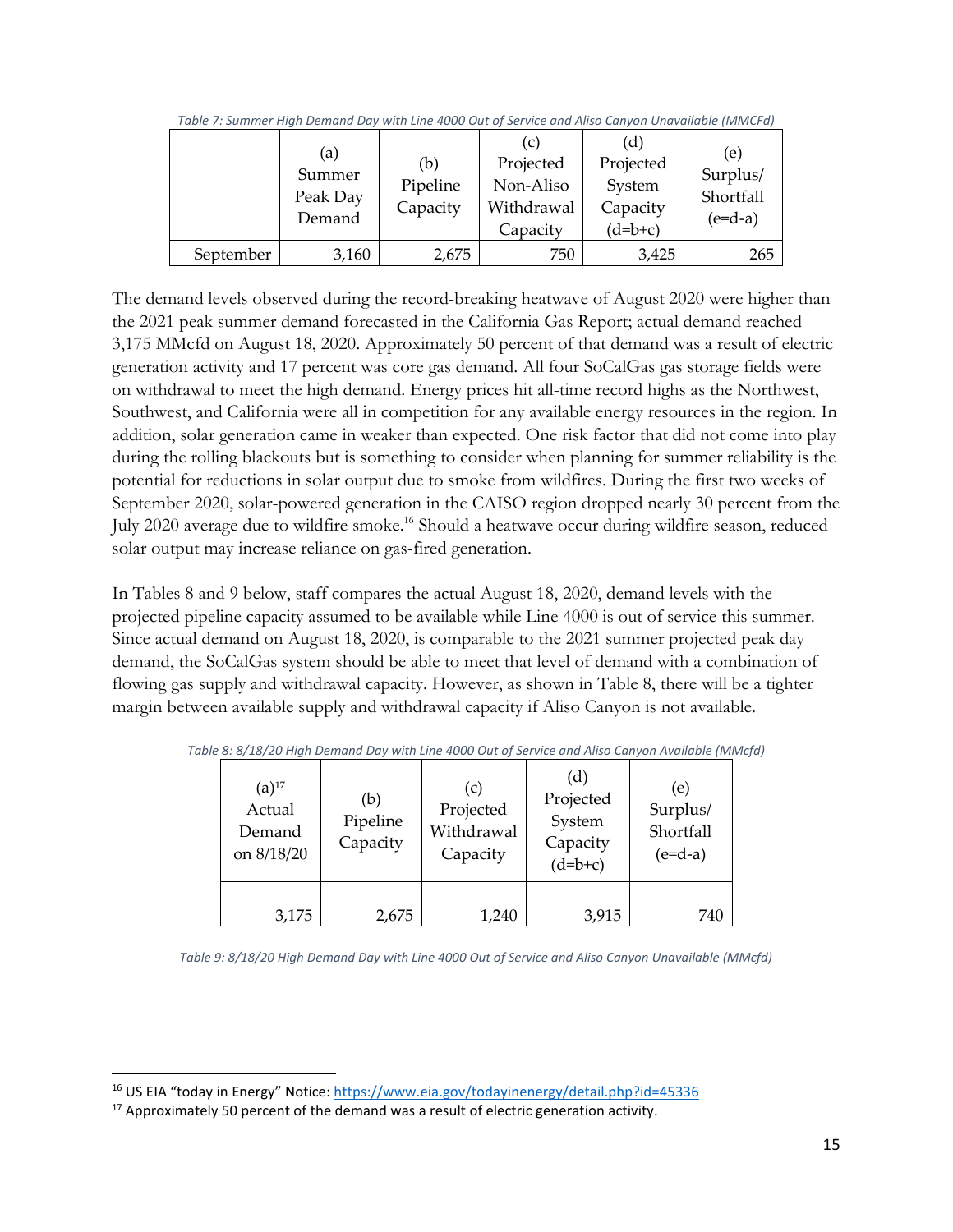| $(a)$ <sup>18</sup><br>Actual<br>Demand<br>on 8/18/20 | (b)<br>Pipeline<br>Capacity | (c)<br>Projected<br>Withdrawal<br>Capacity | (d)<br>Projected<br>System<br>Capacity<br>$(d=b+c)$ | (e)<br>Surplus/<br>Shortfall<br>$(e=d-a)$ |
|-------------------------------------------------------|-----------------------------|--------------------------------------------|-----------------------------------------------------|-------------------------------------------|
| 3,175                                                 | 2,675                       | 750                                        | 3,425                                               | 250                                       |

### CPUC Actions

The Aliso Canyon storage field's long-term fate and short-term inventory limit are being examined in Investigation (I.) 17-02-002. On February 3, 2021, CPUC Energy Division released the Modeling Report for Phase 2 of that proceeding.<sup>19</sup> The modeling showed that, under 1-in-10 peak planning conditions, reliability could be maintained with an interim inventory limit of 41.2, 54.9 or 68.6 Bcf, depending on how much gas pipeline capacity is assumed to be available. If there is less pipeline supply available, then SoCalGas would rely more heavily on its storage inventory to meet peak demand levels. Inversely, if there is more pipeline supply available, then SoCalGas would not need as much storage to meet peak demand. Concurrently, in Phase 3 of the proceeding, an independent consultant is examining portfolios of resources (including conservation) that could replace the need for Aliso Canyon by 2027 or 2035, with research scheduled to conclude during 2021. Evidentiary hearings have begun in I.19-06-016, which is examining whether SoCalGas violated Commission regulations with respect to the 2015 gas leak at Aliso Canyon.

Proceeding R.20-01-007 continues to examine policies related to long-term gas planning. The current phase of the proceeding is addressing reliability requirements, enforcement or incentive mechanisms, electricity price impacts, OFO rule changes, expected reliability impacts of the LNG export facility, and how to address potential electric reliability impacts of generators' reliance on the spot market. Energy Division staff released a Workshop Report and Staff Recommendations after holding workshops for Phase 1 in July 2020.<sup>20</sup> Parties submitted motions for evidentiary hearings and the CPUC is currently considering next steps in the proceeding.

Lastly, effective February 1, 2021, and in compliance with the 2020 TCAP decision, D.20-02-045, SoCalGas changed the Cycle 6 nomination deadline, from 9:00 p.m. on the Gas Day to 9:00 p.m. one calendar day after the Gas Day. It also changed the imbalance trading deadline from 9:00 p.m. on the Gas Day to 9:00 p.m. on the day following the close of Cycle 6.<sup>21</sup> This change allows customers more time to trade imbalances and may reduce their imbalance penalties.

<sup>21</sup> SoCalGas Envoy Critical Notice of Cycle 6 changes:

<sup>18</sup> Id.

<sup>&</sup>lt;sup>19</sup> Aliso OII Phase 2 Modeling Report:

https://www.cpuc.ca.gov/uploadedFiles/CPUCWebsite/Content/News\_Room/NewsUpdates/2021/I\_1702002\_Pha se2ModelingReport\_3-8-21\_unredacted.PDF

<sup>&</sup>lt;sup>20</sup> R. 20-01-007 Track 1A and Track 1B Workshop Report and Staff Recommendations: https://docs.cpuc.ca.gov/PublishedDocs/Efile/G000/M348/K035/348035848.PDF

https://scgenvoy.sempra.com/ebb/attachments/1610483820458 Cycle 6 Nomination Deadline Change.pdf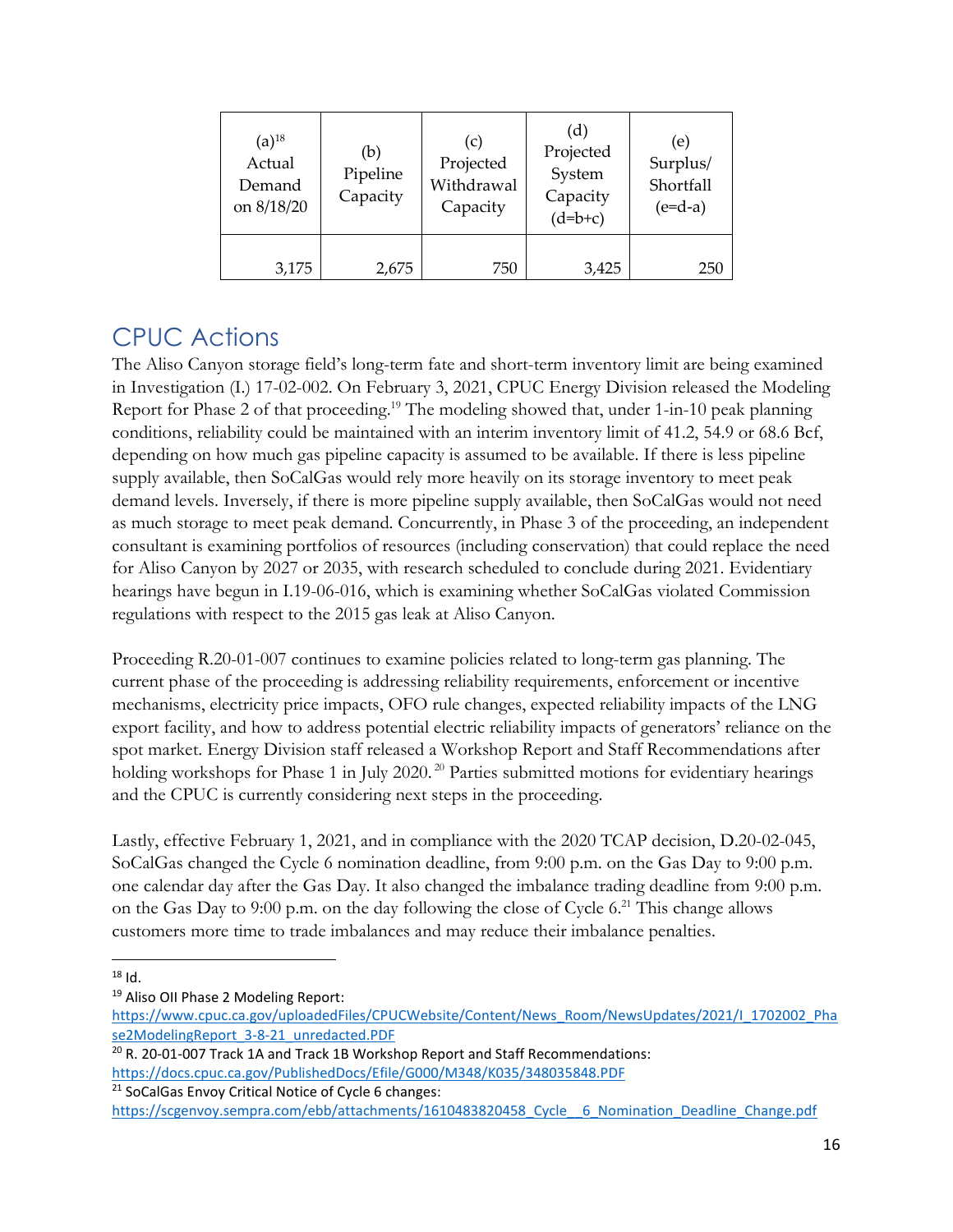# Appendix

#### **SoCalGas Monthly Gas Balance**

*Scenario A* 

*Base Hydro Year*

| SoCalGas Monthly Gas Balance NORMAL WEATHER |      | April       | May   | June  | July  | Aug   | Sept     | Oct      |
|---------------------------------------------|------|-------------|-------|-------|-------|-------|----------|----------|
| California Gas Report 2021 Demand (MMcfd)   |      |             |       |       |       |       |          |          |
| Core                                        |      | 976         | 734   | 630   | 594   | 595   | 613      | 693      |
| Noncore including EG                        |      | 910         | 879   | 950   | 1,264 | 1,539 | 1,440    | 1,209    |
| Wholesale & International                   |      | 281         | 232   | 227   | 340   | 400   | 373      | 348      |
| Co. Use and LUAF                            |      | 28          | 24    | 23    | 28    | 32    | 31       | 29       |
| <b>Subtotal Demand</b>                      |      | 2,195       | 1,869 | 1,830 | 2,226 | 2,566 | 2,457    | 2,279    |
| Storage Injection (Non-Aliso Fields)        |      | 85          | 182   | 210   | 0     | 0     | 0        | 90       |
| Storage Injection (Aliso)                   |      | 100         | 125   | 200   | 130   | 0     | 0        | 50       |
| <b>Storage Injection Total</b>              |      | 185         | 307   | 410   | 130   | 0     | 0        | 140      |
| <b>System Total Throughput</b>              |      | 2,380       | 2,176 | 2,240 | 2,356 | 2,566 | 2,457    | 2,419    |
| Supply (MMcfd)                              |      |             |       |       |       |       |          |          |
| California Line 85 Zone                     |      | 60          | 60    | 60    | 60    | 60    | 60       | 60       |
| Wheeler Ridge Zone                          |      | 765         | 765   | 765   | 765   | 765   | 765      | 765      |
| Blythe (Ehrenberg) into Southern Zone       |      | 670         | 670   | 670   | 670   | 670   | 670      | 670      |
| Otay Mesa into Southern Zone                |      | 0           | 0     | 0     | 0     | 0     | 0        | $\Omega$ |
| Kramer Junction into Northern Zone          |      | 520         | 520   | 520   | 520   | 520   | 520      | 520      |
| North Needles into Northern Zone            |      | 350         | 350   | 350   | 350   | 350   | 350      | 350      |
| Topock into Northern Zone                   |      | 90          | 0     | 0     | 0     | 0     | 0        | 90       |
| Sub Total Pipeline Receipts                 |      | 2,455       | 2,365 | 2,365 | 2,365 | 2,365 | 2,365    | 2,455    |
| Storage Withdrawal (Non-Aliso Fields)       |      | 0           | 0     | 0     | 0     | 130   | 70       | $\Omega$ |
| Storage Withdrawal (Aliso)                  |      | $\mathbf 0$ | 0     | 0     | 0     | 71    | 22       | 0        |
| <b>Total Supply</b>                         |      | 2,455       | 2,365 | 2,365 | 2,365 | 2,566 | 2,457    | 2,455    |
| <b>DELIVERABILITY BALANCE (MMcfd)</b>       |      | 75          | 189   | 125   | 9     | 0     | $\Omega$ | 36       |
| <b>Reserve Margin</b>                       |      | 3%          | 9%    | 6%    | 0%    | 0%    | 0%       | 1%       |
| Non-Aliso Month-End Storage Inventory (Bcf) | 35.1 | 38          | 43    | 50    | 50    | 46    | 43       | 46       |
| Aliso Month-End Storage Inventory (Bcf)     | 17.5 | 21          | 24    | 30    | 34    | 32    | 32       | 33       |
| <b>Total Storage Inventory</b>              | 52.6 | 58          | 68    | 80    | 84    | 78    | 75       | 79       |